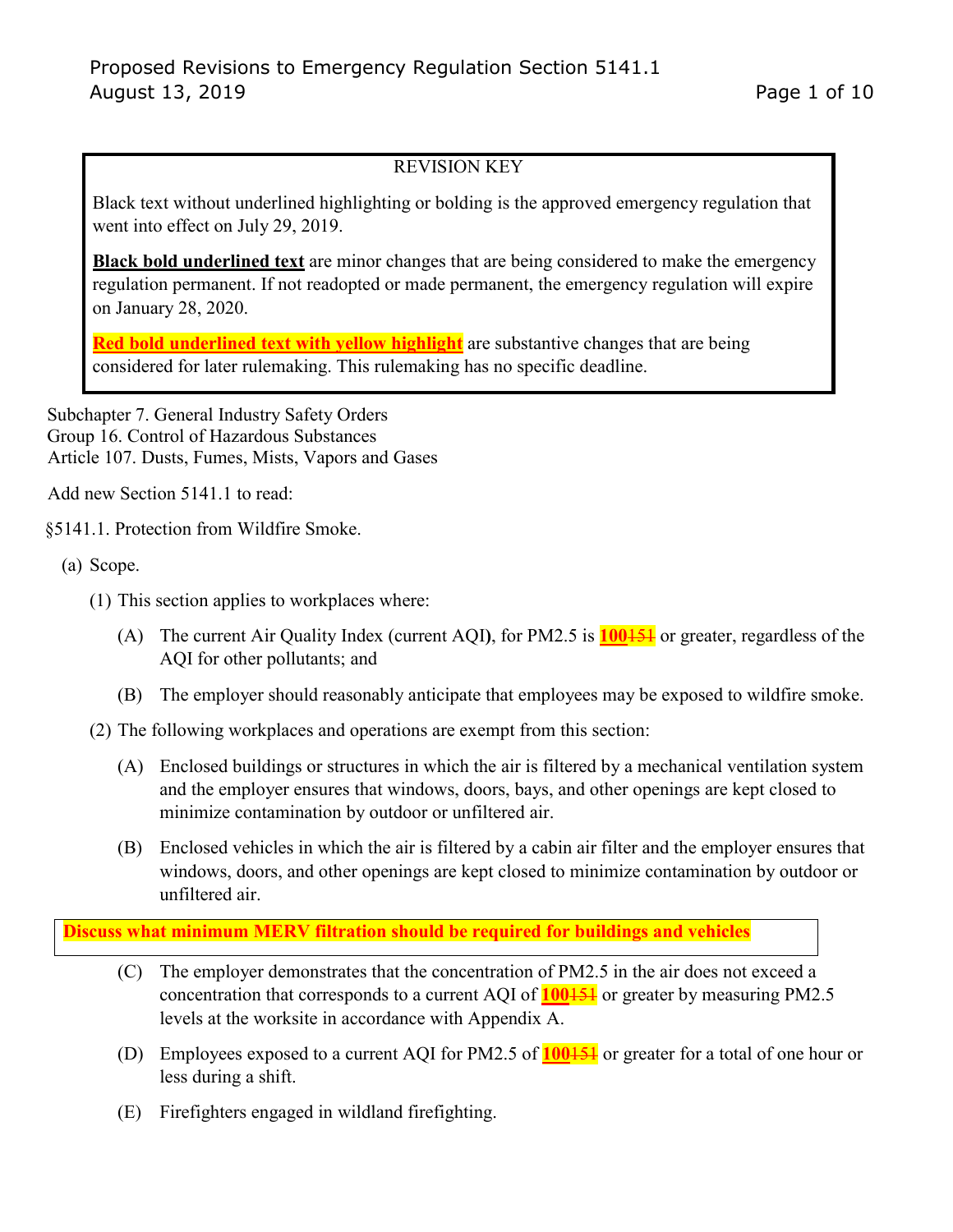- **(3) When the AQI is greater than 100 and less than 151, the employer shall comply with subsection (c) and is exempt from subsections (d) through (g). When the AQI is 151 or greater, the employer shall comply with subsections (d) through (g).**
- **(4)**(3) For workplaces covered by this section, an employer that complies with this section will be considered compliant with sections 5141 and 5155 for the limited purpose of exposures to a current AQI for PM2.5 of **100**151 or greater from wildfire smoke.
- (b) Definitions.

Current Air Quality Index (Current AQI). The method used by the U.S. Environmental Protection Agency (U.S. EPA) to report air quality on a real-time basis. Current AQI is also referred to as the "NowCast," and represents data collected over time periods of varying length in order to reflect present conditions as accurately as possible.

The current AQI is divided into six categories as shown in the table below, adapted from Table 2 of Title 40 Code of Federal Regulations, Part 58, Appendix G.

| <b>Air Quality Index (AQI)</b><br><b>Categories for PM2.5</b> | <b>Levels of Health Concern</b> |
|---------------------------------------------------------------|---------------------------------|
| 0 to 50                                                       | Good                            |
| 51 to 100                                                     | Moderate                        |
| 101 to 150                                                    | Unhealthy for Sensitive Groups  |
| 151 to 200                                                    | Unhealthy                       |
| 201 to 300                                                    | Very Unhealthy                  |
| 301 to 500                                                    | Hazardous                       |

NIOSH. The National Institute for Occupational Safety and Health of the U.S. Centers for Disease Control and Prevention. NIOSH tests and approves respirators for use in the workplace.

PM2.5. Solid particles and liquid droplets suspended in air, known as particulate matter, with an aerodynamic diameter of 2.5 micrometers or smaller.

Wildfire Smoke. Emissions from fires in "wildlands," as defined in Title 8, section 3402, or in adjacent developed areas.

**(c) Where the AQI for PM2.5 is greater than 100 and less than 151, the employer shall:**

- **(1) Establish and implement a system for informing employees, as early in the employees' shift as possible, that the air is unhealthy for sensitive people.**
- **(2) Make Appendix B available to employees.**
- **(3) Provide respirators to employees upon request. The respirators shall be NIOSH-approved devices that effectively protect the wearers from inhalation of PM2.5, such as N95 filtering facepiece respirators, and shall be cleaned or replaced as appropriate, stored, and maintained so that they do not present a health hazard to users.**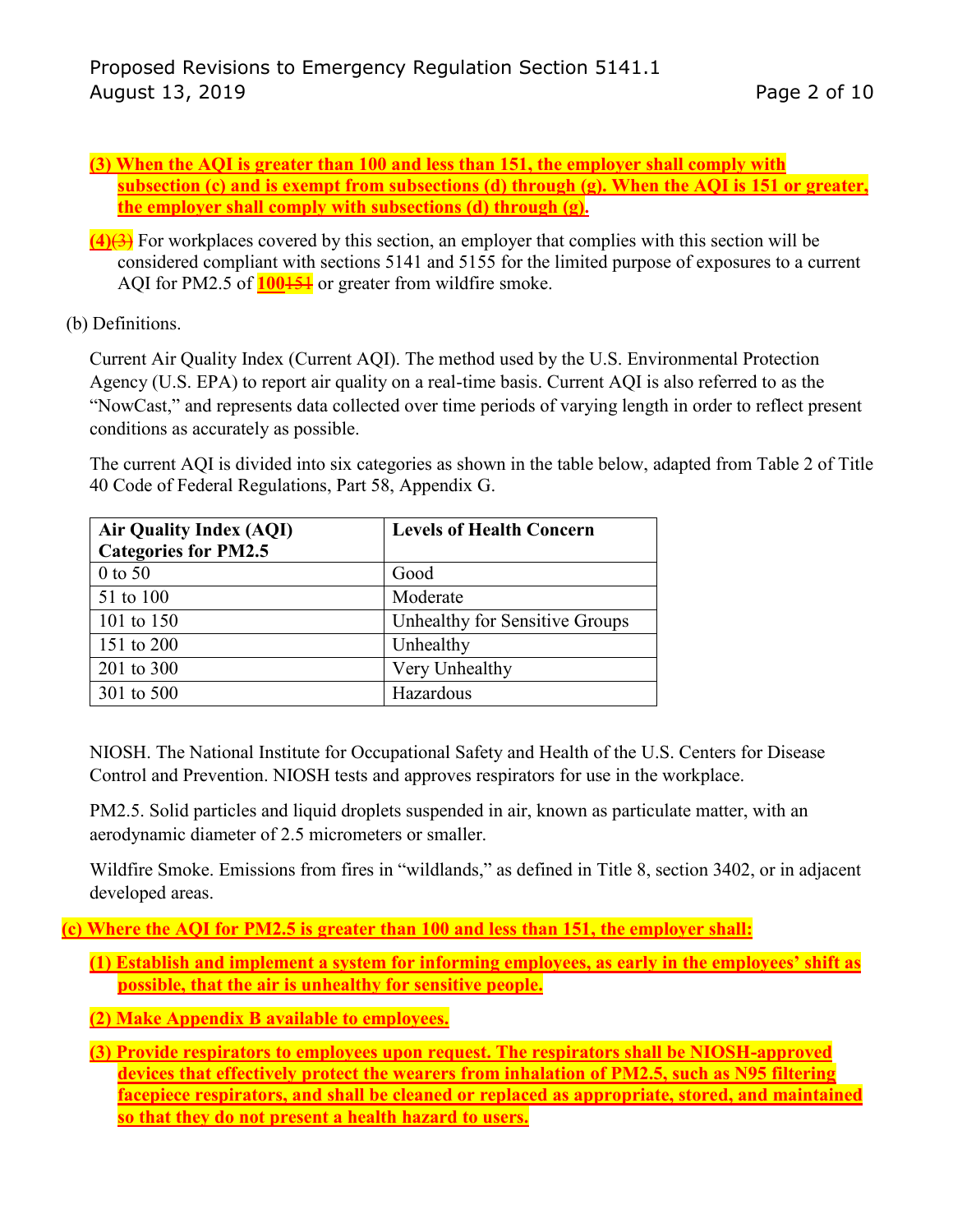- **(d)**(c) Identification of harmful exposures. The employer shall determine employee exposure to PM2.5 for worksites covered by this section **at the start of before** each shift and periodically thereafter, as needed to protect the health of the employee, by any of the following methods:
	- (1) Check AQI forecasts and the current AQI for PM2.5 from any of the following: U.S. EPA AirNow website, U.S. Forest Service Wildland Air Quality Response Program website, California Air Resources Board website, local air pollution control district website, or local air quality management district website; or
	- (2) Obtain AQI forecasts and the current AQI for PM2.5 directly from the EPA, California Air Resources Board, local air pollution control district, or local air quality management district by telephone, email, text, or other effective method; or
	- (3) Measure PM2.5 levels at the worksite and convert the PM2.5 levels to the corresponding AQI in accordance with Appendix A.

EXCEPTION: Subsection  $\frac{d}{e}$  does not apply where an employer assumes the current AQI for PM2.5 is greater than  $\frac{300500}{9}$  and  $\frac{uses}{ex}$  complies with subsection  $(g)(f)(4)(B)$  using that assumption to comply **with subsection (f)(4)(B)**.

- **(e)**(d) Communication. As required by section 3203, the employer shall establish and implement a system for communicating wildfire smoke hazards in a **form language and manner** readily understandable by all affected employees, including provisions designed to encourage employees to inform the employer of wildfire smoke hazards at the worksite without fear of reprisal. The system shall include effective procedures for:
	- (1) Informing employees of:
		- (A) The current AQI for PM2.5 as identified in subsection  $(d)(e)$ ; and
		- (B) Protective measures available to employees to reduce their wildfire smoke exposures**.; and**

## **(C) The right to obtain medical treatment without fear of reprisal.**

- (2) Encouraging employees to inform the employer **of if any of the following occurs**:
	- (A) Worsening air quality**.**; **and**
	- (B) Any adverse symptoms that may be the result of wildfire smoke exposure such as asthma attacks, difficulty breathing, and chest pain.
- **(f)**(e) Training and instruction. As required by section 3203, the employer shall provide employees with effective training and instruction **in a language easily understood by employees**. At a minimum, this shall contain the information in Appendix B.

**(g)**(f) Control of harmful exposures to employees.

(1) In emergencies, including rescue and evacuation, subsections  $(g)(f)(2)$  and  $(g)(f)(3)$  do not apply, and employers shall comply with subsection  $(g)(f)(4)$ . Emergencies include utilities,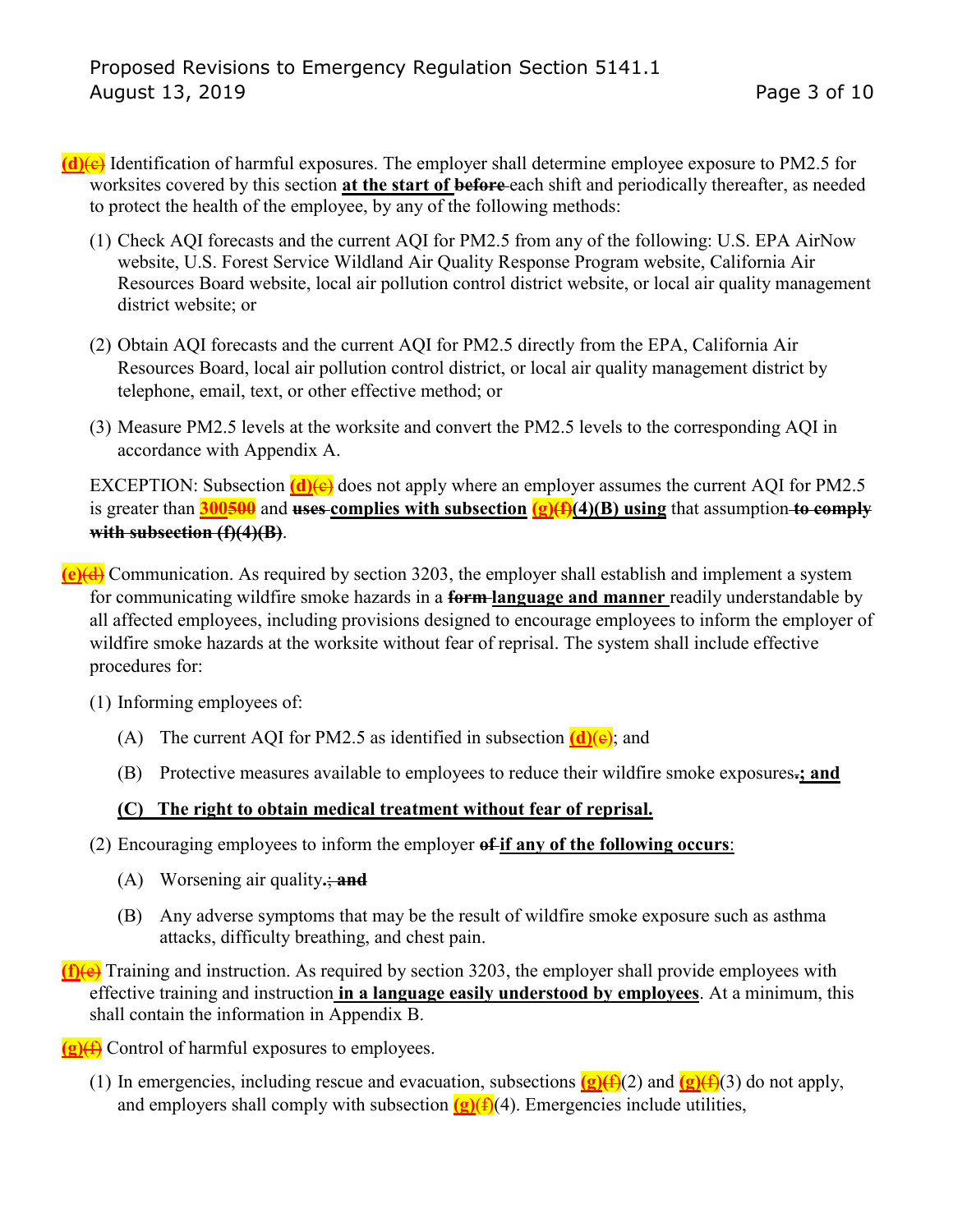communications, and medical operations, when such operations are directly aiding firefighting or emergency response.

- (2) Engineering Controls. The employer shall reduce employee exposure to PM2.5 to less than a current AQI of 151 by engineering controls whenever feasible, for instance by providing enclosed buildings, structures, or vehicles where the air is filtered. If engineering controls are not sufficient to reduce exposure to PM2.5 to less than a current AQI of 151, then the employer shall reduce employee exposures **as much as to the extent** feasible.
- (3) Administrative Controls. Whenever engineering controls are not feasible or do not reduce employee exposures to PM2.5 to less than a current AQI of 151, the employer shall implement administrative controls, if practicable, such as relocating work to a location where the current AQI for PM2.5 is lower, changing work schedules, reducing work intensity, or providing additional rest periods.
- (4) Control by Respiratory Protective Equipment.
	- (A) Where the current AQI for PM2.5 is equal to or greater than 151, but does not exceed **300**500, the employer shall provide **a sufficient number of** respirators to all employees for voluntary use in accordance with section 5144 and encourage employees to use respirators. Respirators shall be NIOSH-approved devices that effectively protect the wearers from inhalation of PM2.5, such as N95 filtering facepiece respirators. Respirators shall be cleaned**, or replaced as appropriate,** stored, **and** maintained, **and replaced** so that they do not present a health hazard to users. Employers shall use Appendix B to this section in lieu of Appendix D to section [5144](https://www.dir.ca.gov/title8/5144.html)  for training regarding voluntary use of respirators.

NOTE: For voluntary use of filtering facepieces, such as N95 respirators, **some of the requirements of section 5144 do not apply, such as** fit testing and medical evaluations **are not required by section [5144](https://www.dir.ca.gov/title8/5144.html)**.

(B) Where the current AQI for PM2.5 exceeds **300**500, respirator use is required**. Respirators shall be used** in accordance with section [5144.](https://www.dir.ca.gov/title8/5144.html) The employer shall provide respirators with an assigned protection factor, as listed in section [5144,](https://www.dir.ca.gov/title8/5144.html) such that the PM2.5 levels inside the respirator correspond to an AQI less than 151.

**EXCEPTION to subsection (g)(4)(B): Respirator use is not required if the employer demonstrates that the employees are exposed to arc flash hazards and that arc-rated face shields, or hoods worn over a respirator, would create a greater hazard to the employee than exposure to PM2.5 without a respirator.** 

NOTE: Authority cited: Section 142.3, Labor Code. Reference: Sections 142.3 and 1446, Labor Code.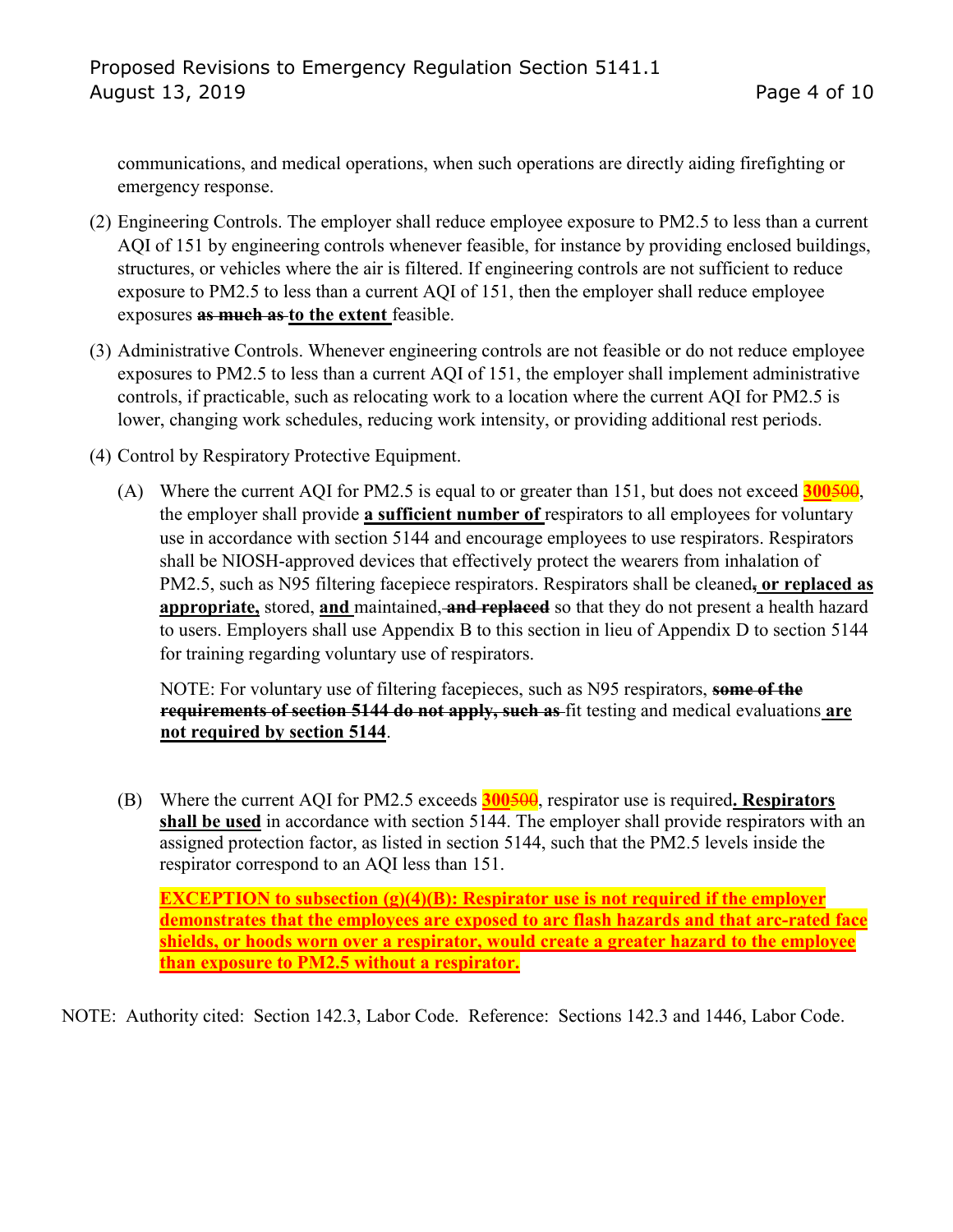Add new Appendix A to new Section 5141.1 to read:

## **Appendix A to Section 5141.1. Protection from Wildfire Smoke Measuring PM2.5 Levels at the Worksite (Mandatory if an Employer Monitors with a Direct Reading Instrument)**

- (a) An employer may use a direct-reading particulate monitor to determine PM2.5 levels for section 5141.1, if the employer can demonstrate that it has complied with this appendix and selected a monitor that:
	- (1) Does not underestimate employee exposures to wildfire smoke; or
	- (2) May underestimate wildfire smoke exposures, but the employer has obtained information on the possible error of the monitor from the manufacturer **or other published literature** and has accounted for the error of the monitor when determining exposures to PM2.5 to ensure that employee exposure levels are not underestimated.
- (b) The monitor shall be designed and manufactured to measure the concentration of airborne particle sizes ranging from an aerodynamic diameter of 0.1 micrometers up to and including 2.5 micrometers. The employer may use a monitor that measures a particle size range beyond these limits, if the employer treats the results as the PM2.5 levels.
- (c) The employer shall ensure that the monitor it uses is calibrated, maintained, and used, including the use of necessary accessories, in accordance with the manufacturer's instructions for accurately measuring PM2.5 concentrations.

| <b>PM2.5</b> in Micrograms per<br>Cubic Meter $(\mu g/m^3)$ | <b>Air Quality Index (AQI)</b><br><b>Categories for PM2.5</b> |
|-------------------------------------------------------------|---------------------------------------------------------------|
|                                                             |                                                               |
| 12.1 to 35.4                                                | 51 to 100                                                     |
| 35.5 to 55.4                                                | 101 to 150                                                    |
| 55.5 to 150.4                                               | 151 to 200                                                    |
| 150.5 to 250.4                                              | 201 to 300                                                    |
| 250.5 to 500.4                                              | 301 to 500                                                    |

(d) The employer shall use the following table to convert the PM2.5 concentration to the AQI for PM2.5.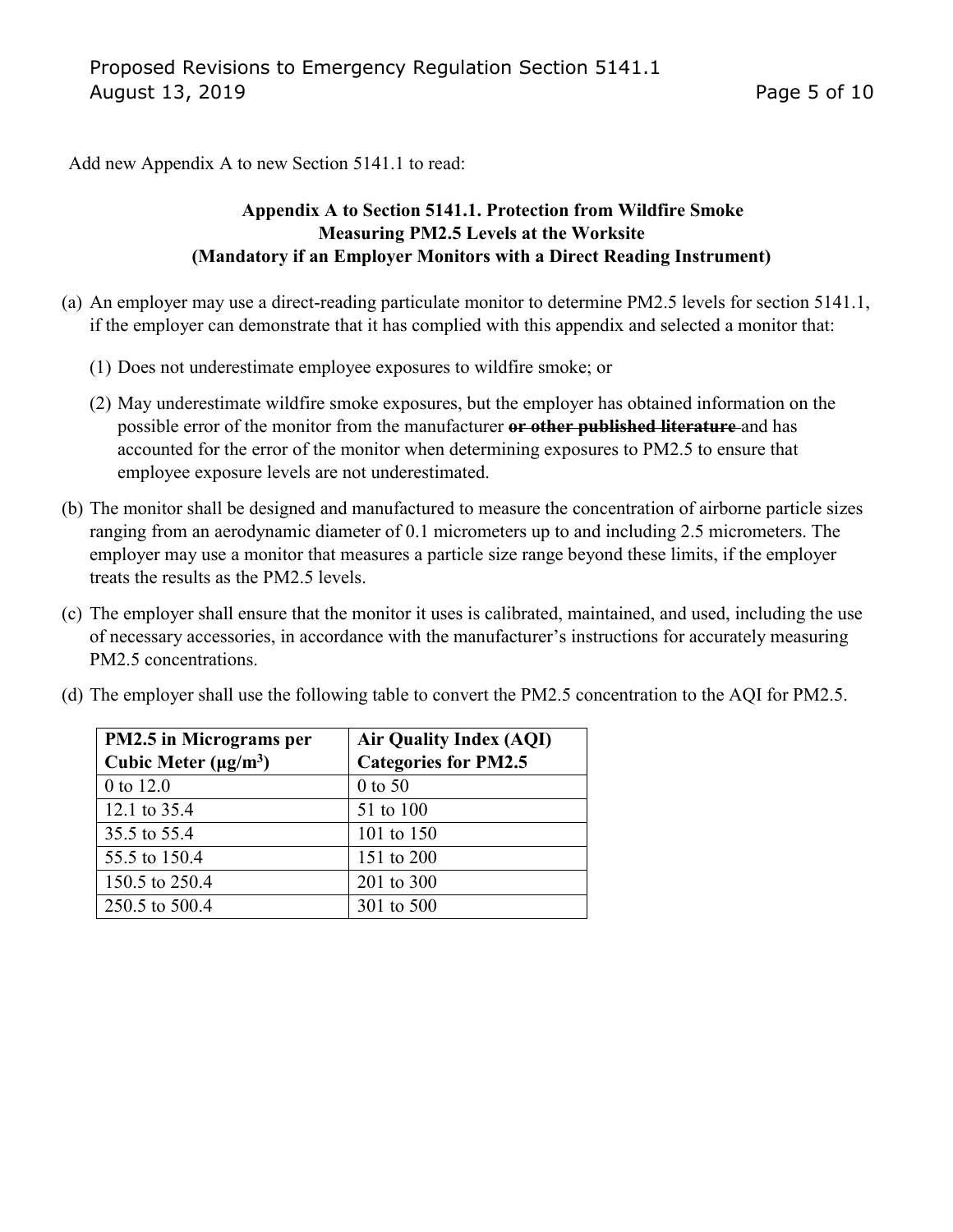(e) **A qualified person shall conduct and evaluate The person supervising, directing, or evaluating** workplace monitoring for PM2.5 **shall have the training or experience necessary to apply this section and** to ensure the correct use of the monitor and the interpretation of the results, so that exposures are not underestimated.

NOTE: Authority cited: Section 142.3, Labor Code. Reference: Sections 142.3 and 144.6, Labor Code.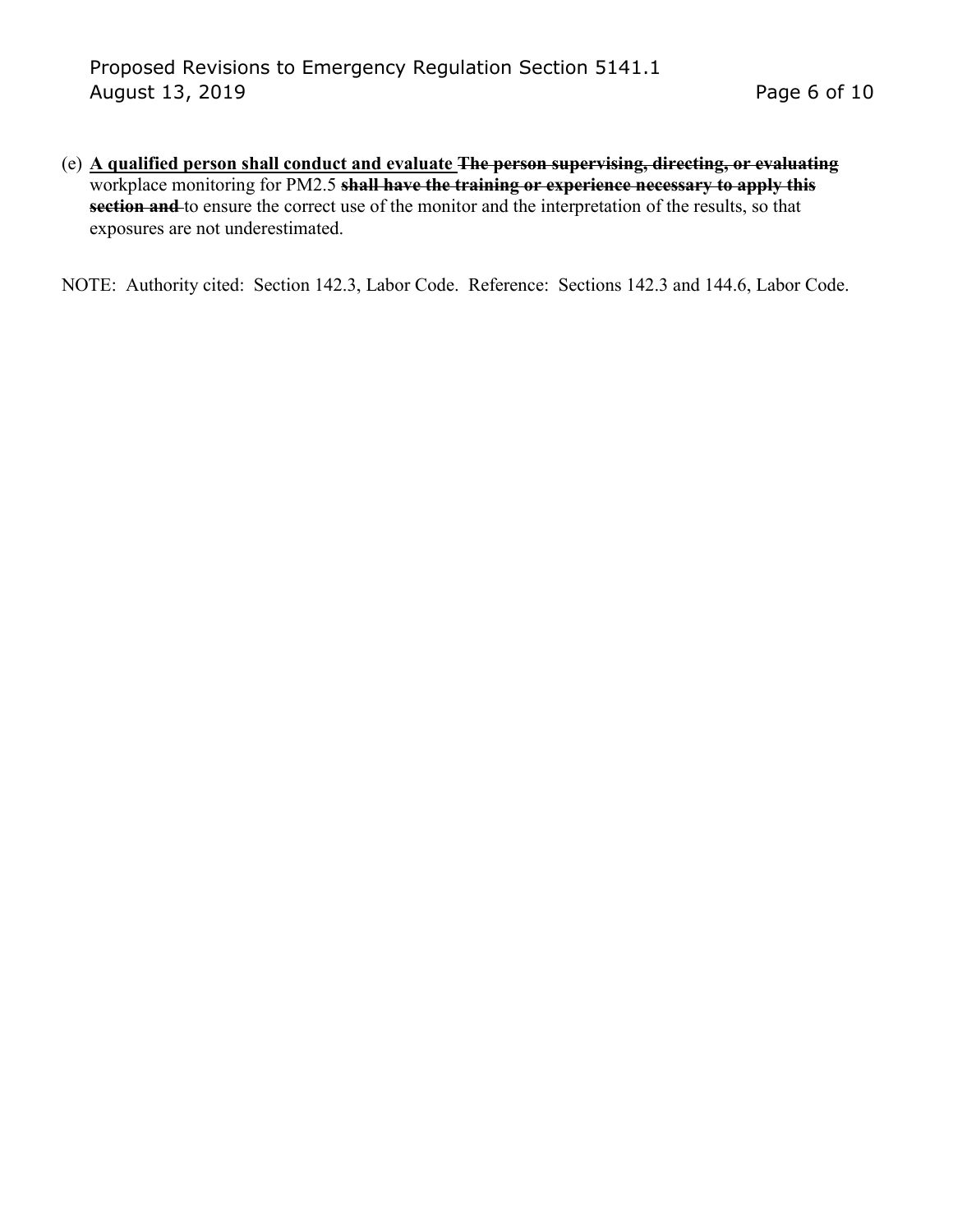Add new Appendix B to new Section 5141.1 to read:

## **Appendix B to Section 5141.1. Protection from Wildfire Smoke Information to Be Provided to Employees (Mandatory)**

(a)The health effects of wildfire smoke.

Although there are many hazardous chemicals in wildfire smoke, the main harmful pollutant for people who are not very close to the fire is "particulate matter," the tiny particles suspended in the air.

Particulate matter can irritate the lungs and cause persistent coughing, phlegm, wheezing, or difficulty breathing. Particulate matter can also cause more serious problems, such as reduced lung function, bronchitis, worsening of asthma, heart failure, and early death.

People over 65 and people who already have heart and lung problems are the most likely to suffer from serious health effects.

The smallest—and usually the most harmful—particulate matter is called PM2.5 because it has a diameter of 2.5 micrometers or smaller.

(b) The right to obtain medical treatment without fear of reprisal.

Employers shall allow employees who show signs of injury or illness due to wildfire smoke exposure to seek medical treatment, and may not punish affected employees for seeking such treatment. Employers shall also have effective provisions made in advance for prompt medical treatment of employees in the event of serious injury or illness caused by wildfire smoke exposure.

(c) How employees can obtain the current Air Quality Index (AQI) for PM2.5.

Various government agencies monitor the air at locations throughout California and report the current AQI for those places. The AQI is a measurement of how polluted the air is. An AQI over 100 is unhealthy for sensitive people and an AQI over 150 is unhealthy for everyone.

Although there are AQIs for several pollutants, Title 8, section 5141.1 about wildfire smoke only uses the AQI for PM2.5.

The easiest way to find the current and forecasted AQI for PM2.5 is to go to [www.AirNow.gov](http://www.airnow.gov/) and enter the zip code of the location where you will be working. The current AQI is also available from the U.S. Forest Service at<https://tools.airfire.org/>or a local air district, which can be located at [www.arb.ca.gov/capcoa/dismap.htm.](http://www.arb.ca.gov/capcoa/dismap.htm) Employees who do not have access to the internet can contact their employer for the current AQI. The EPA website [www.enviroflash.info](http://www.enviroflash.info/) can transmit daily and forecasted AQIs by text or email for particular cities or zip codes.

(d) The requirements in Title 8, section 5141.1 about wildfire smoke.

If employees may be exposed to wildfire smoke, then the employer is required to find out the current AQI applicable to the worksite. **If the current AQI for PM2.5 is more than 100 and less than 151, the employer is required to:**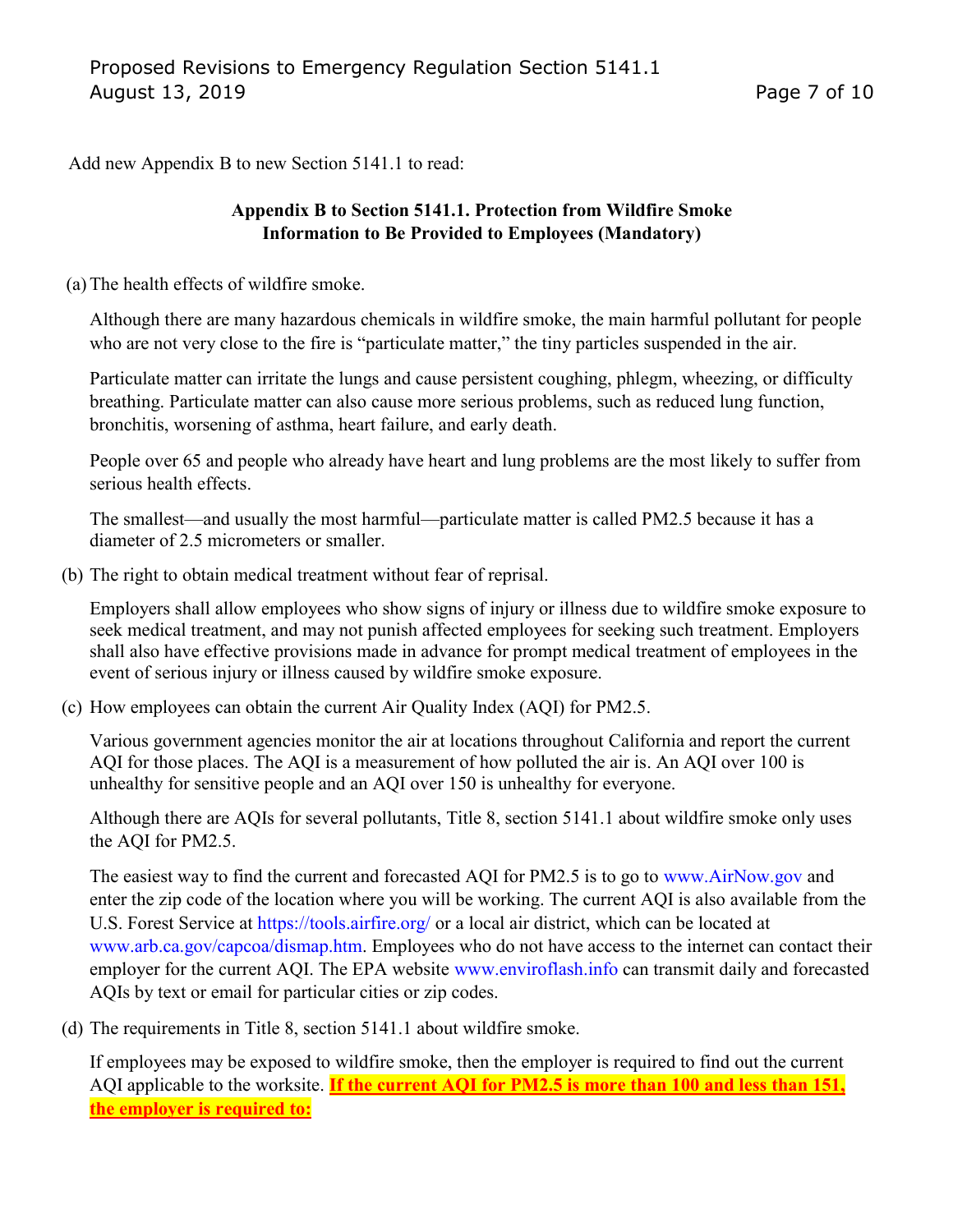**(1) Use a system that informs employees that the air is unhealthy for sensitive people.**

**(2) Make this appendix available to employees.**

**(3) Provide a respirator to those employees who request one.** 

If the current AQI for PM2.5 is 151 or more, the employer is required to:

- (1) Check the current AQI **at the start of before** and periodically during each shift.
- (2) Provide training to employees.
- (3) Lower employee exposures.
- (4) Provide respirators and encourage their use.
- (e) The employer's two-way communication system.

Employers shall alert employees when the air quality is harmful and what protective measures are available to employees.

Employers shall encourage employees to inform their employers if they notice the air quality is getting worse, or if they are suffering from any symptoms due to the air quality, without fear of reprisal.

The employer's communication system is:

(f) The employer's methods to protect employees from wildfire smoke.

Employers shall take action to protect employees from PM2.5 when the current AQI for PM2.5 is 151 or greater. Examples of protective methods include:

- (1) Locating work in enclosed structures or vehicles where the air is filtered.
- (2) Changing procedures such as moving workers to a place with a lower current AQI for PM2.5.
- (3) Reducing work time in areas with unfiltered air.
- (4) Increasing rest time and frequency, and providing a rest area with filtered air.
- (5) Reducing the physical intensity of the work to help lower the breathing and heart rates.

The employer's control system at this worksite is:

(g) The importance, limitations, and benefits of using a respirator when exposed to wildfire smoke.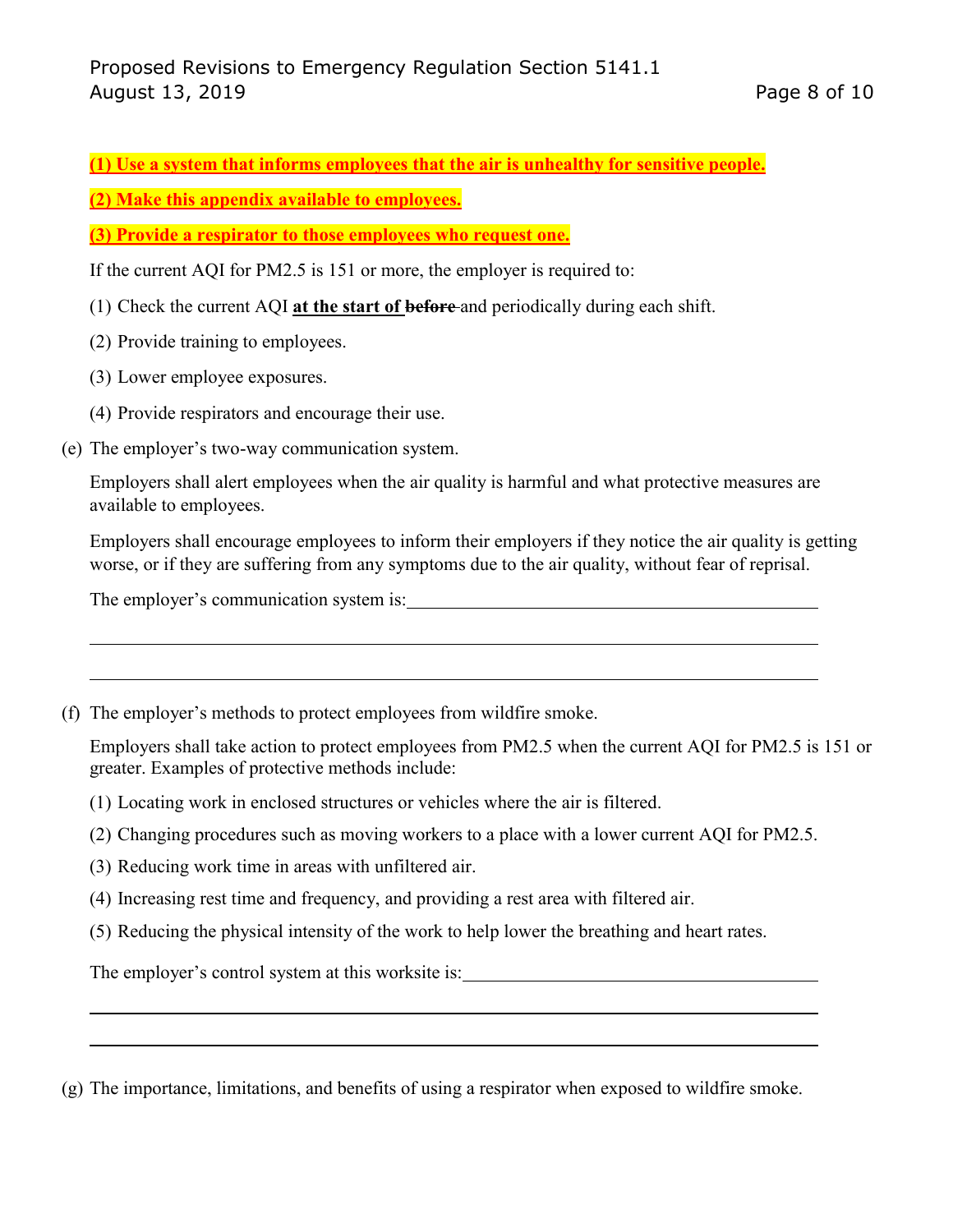Respirators can be an effective way to protect employee health by reducing exposure to wildfire smoke, when they are properly selected and worn. Respirator use can be beneficial even when the AQI for PM2.5 is less than 151, to provide additional protection.

When the current AQI for PM2.5 is 151 or greater, employers shall provide their workers with proper respirators for voluntary use. If the current AQI is greater than **300500**, respirator use is required.

A respirator should be used properly and kept clean.

The following precautions shall be taken:

(1) Employers shall select respirators certified for protection against the specific air contaminants at the workplace. NIOSH, the National Institute for Occupational Safety and Health of the U.S. Center for Disease Control and Prevention certifies respirators. A label or statement of certification should appear on the respirator or respirator packaging. It will list what the respirator is designed for (particulates, for example).

Surgical masks or items worn over the nose and mouth such as scarves, T-shirts, and bandannas will not provide protection against wildfire smoke. An N95 filtering facepiece respirator, shown in the image below, is the minimum level of protection for wildfire smoke.

- (2) Read and **follow understand** the manufacturer's instructions on the respirator's use, maintenance, cleaning**,** and care, along with any warnings regarding the respirator's limitations. The manufacturer's instructions **must be followed except** for medical evaluations, fit testing, and shaving **of facial hair, which are should also be followed, although doing so is recommended but** not required **by Title 8, section 5141.1** for voluntary use of filtering facepiece respirators.
- (3) Do not wear respirators in areas where the air contains contaminants for which the respirator is not designed. A respirator designed to filter particles will not protect employees against gases or vapors, and it will not supply oxygen.
- (4) Employees should keep track of their respirator so that they do not mistakenly use someone else's respirator.
- (5) Employees who have a heart or lung problem should ask their **doctor health care provider** before using a respirator.
- (h) How to properly put on, use, and maintain the respirators provided by the employer.

To get the most protection from a respirator, there must be a tight seal around the face. A respirator will provide much less protection if facial hair interferes with the seal. Loose-fitting powered air purifying respirators may be worn by people with facial hair since they **often** do not have seals that are affected by facial hair.

The proper way to put on a respirator depends on the type and model of the respirator.

For those who use an N95 or other filtering facepiece respirator mask that is made of filter material: